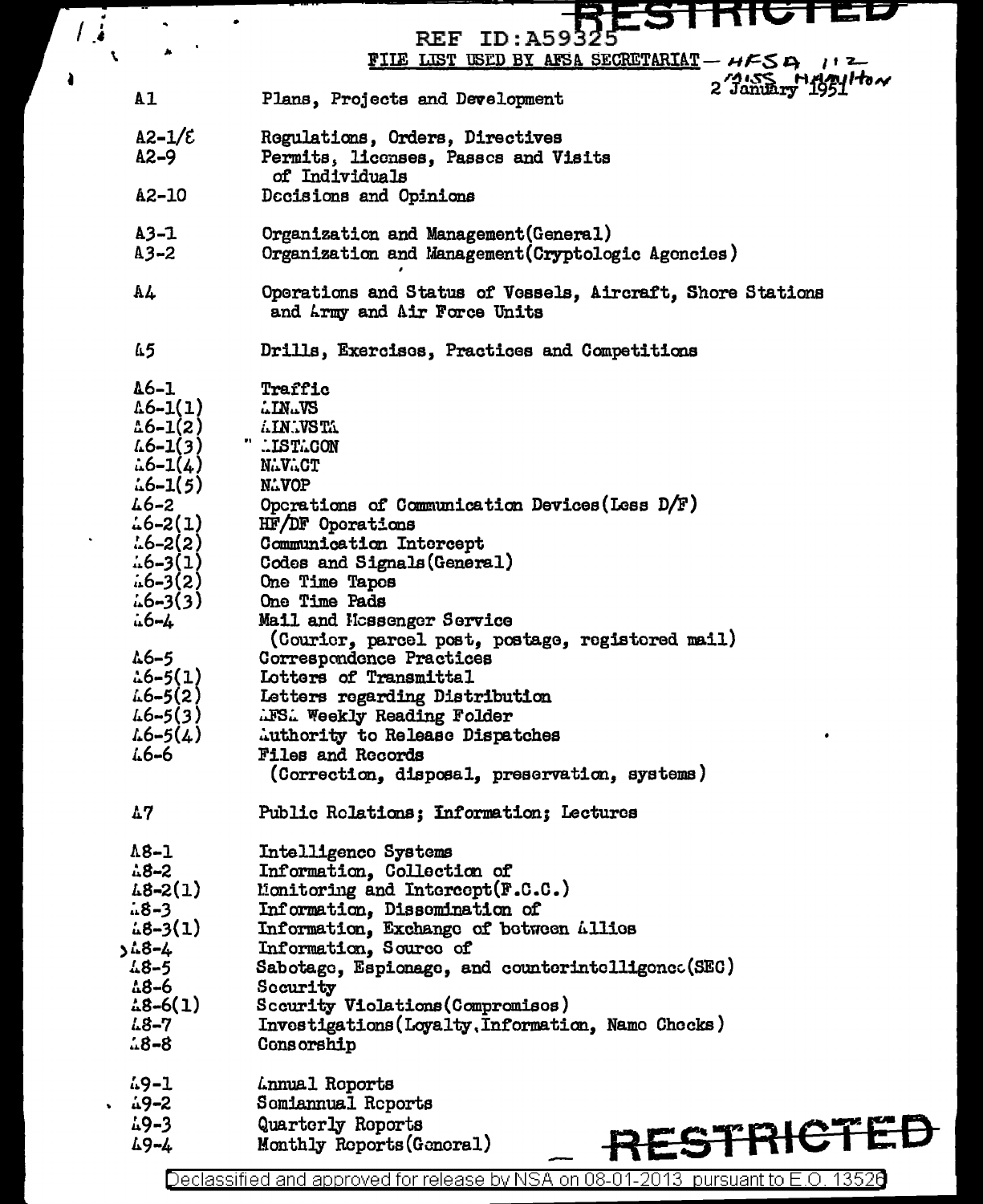|                                                               | <b>REF</b>                                                                                                                                                                                                                 |
|---------------------------------------------------------------|----------------------------------------------------------------------------------------------------------------------------------------------------------------------------------------------------------------------------|
| N.                                                            | ID: A59342 STRICTEE                                                                                                                                                                                                        |
| $\frac{1}{2}9 - 4(1)$                                         | Monthly C.I. Reports                                                                                                                                                                                                       |
| $.9 - 5$                                                      | Semimonthly Reports                                                                                                                                                                                                        |
| 49-6                                                          | Weekly Reports                                                                                                                                                                                                             |
| 49-7                                                          | Daily Reports                                                                                                                                                                                                              |
| 49-8                                                          | Occasional Reports                                                                                                                                                                                                         |
| 49-9                                                          | Administrative Reports (Boards, Commissions, Etc.)                                                                                                                                                                         |
| $L9 - 10$                                                     | Statistics                                                                                                                                                                                                                 |
| $10 - 1$<br>$10-1(1)$<br>$\text{10-1}(2)$<br>$-10-2$<br>110-3 | Publications, Request for (Reg. and Non-Reg.)<br>Publications and Forms, Printing of (Reg. and Non-Reg.)<br>Directories<br>Charts and Maps<br>Registered Publications and Devices<br>(Correction, Custody, Handling, Loss) |
| 411-1                                                         | Research and Development (General)                                                                                                                                                                                         |
| $\frac{1}{4}$ 11-1(1)                                         | Roscarch and Development(Socurity Equipment)                                                                                                                                                                               |
| $.11 - 1(2)$                                                  | Research and Development (C.I. Equipment)                                                                                                                                                                                  |
| 1.12<br>A 12-1                                                | Historical Matters<br>Historical Reports<br>- A 12-2 Technical Reports (Historical)                                                                                                                                        |
| $1 - 1$                                                       | Inventions, Patents (General)                                                                                                                                                                                              |
| $13 - 2$                                                      | Proposed Code Systems                                                                                                                                                                                                      |
| $13 - 3$                                                      | Suggestion Program                                                                                                                                                                                                         |
| $13 - 4$                                                      | Infringmonts, Royaltics and Trade Marks                                                                                                                                                                                    |
| $.14 - 1$                                                     | Commoricial Intorcourse                                                                                                                                                                                                    |
| $11 - 2$                                                      | Property rights, International                                                                                                                                                                                             |
| $114 - 3$                                                     | Personal rights, Non-combatants, International                                                                                                                                                                             |
| $11 - 4$                                                      | Individual Relations                                                                                                                                                                                                       |
| $11 - 5$                                                      | Diplomatic Relations, International                                                                                                                                                                                        |
| A14-6                                                         | Status of Nations                                                                                                                                                                                                          |
| $11 - 7$                                                      | International agreements, awards, Protocols                                                                                                                                                                                |
| 415                                                           | Honors and Coremonics                                                                                                                                                                                                      |
| $1.16 - 1$                                                    | Military Preparation                                                                                                                                                                                                       |
| 7-911                                                         | Belligerents, combatants                                                                                                                                                                                                   |
| $1.16 - 3/11$                                                 | Various Warfarc Operations                                                                                                                                                                                                 |
| $1.16 - 12$                                                   | War Plans                                                                                                                                                                                                                  |
| $116 - 13$                                                    | Reports of Action                                                                                                                                                                                                          |
| 416-14                                                        | Terminating Military Operations                                                                                                                                                                                            |
| .17                                                           | Law and Logal Matters                                                                                                                                                                                                      |
| 118-1                                                         | Hearings                                                                                                                                                                                                                   |
| $.18 - 2$                                                     | Invostigations                                                                                                                                                                                                             |
| $18 - 3$                                                      | Proposed resolutions and Bills                                                                                                                                                                                             |
| $18 - 4$                                                      | Public Laws                                                                                                                                                                                                                |
| 419-1                                                         | Moetings, Conferences and Conventions (General)                                                                                                                                                                            |
| $19 - 2$                                                      | Mootings, AFSA Staff                                                                                                                                                                                                       |
| $120 - 1$                                                     | Boards, Committees and Commissions (General)                                                                                                                                                                               |
| $120 - 2$                                                     | LFS. Boards and Committees                                                                                                                                                                                                 |
| $120 - 3$                                                     | Momborship Rosters                                                                                                                                                                                                         |

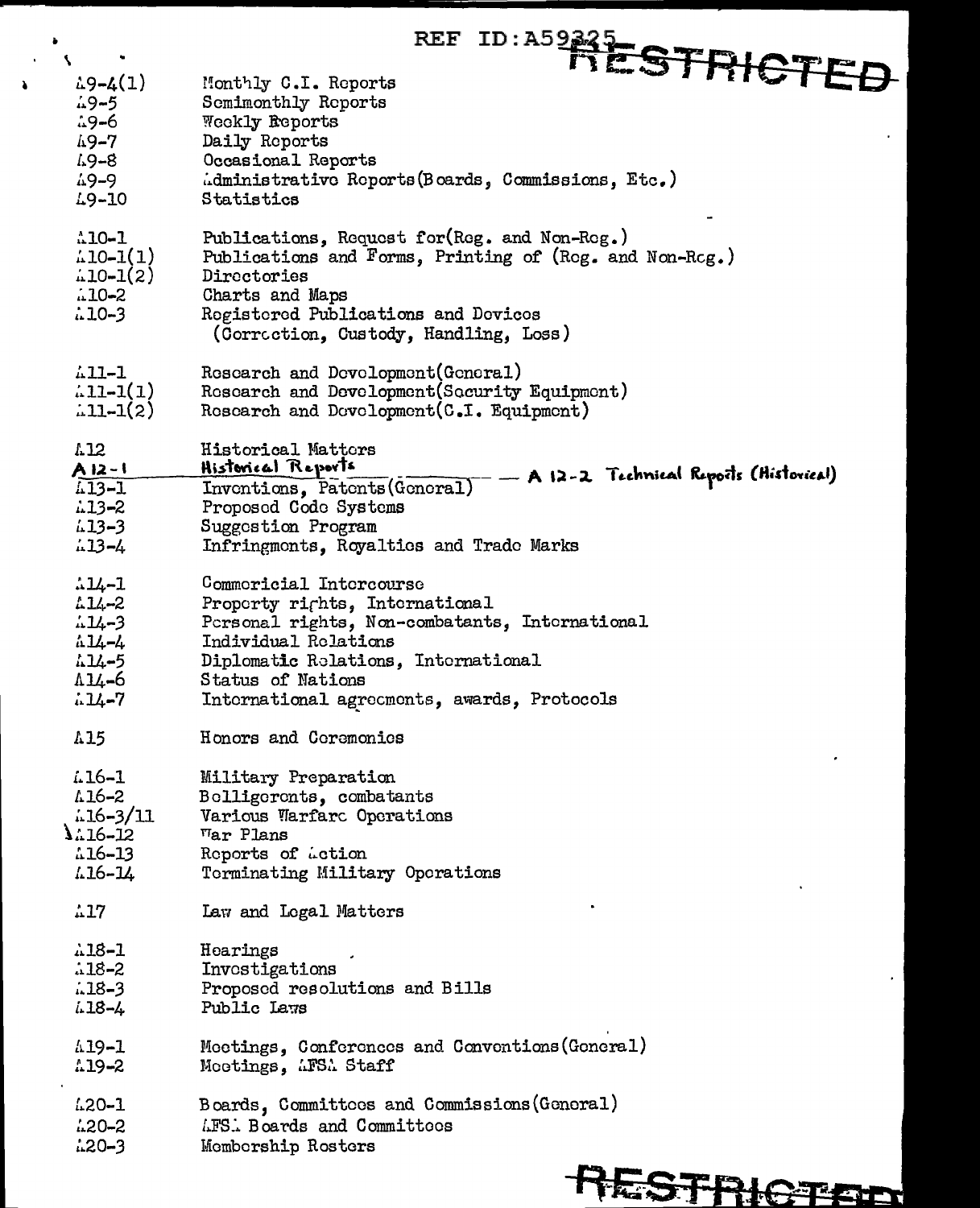## REF TD: A59345 STRICTFD

- $1.21$ Aviation Services (Commercial, Military)
- $1.22 1$ Countermoasures (General)
- Communication Countermeasures and Deception  $.22 - 2$
- $(122-2(1))$ SESP Operations
- $123 1$ Administrative Inspections (General)  $423 - 2$ Personnel Inspections
- $\triangle$ <sub>24</sub> Contributions (Charity, donations)
- $1.25$ Laterial Casualties
- $1.26 1$ Operations of Post Office  $126 - 2$ Operations of Print Shop
- $127$ Unclassifiable Communications
- $\boldsymbol{F}$ Aircraft Design
- Н Navigation and Natural and Physical Sciences **H**<sup>L</sup> Woather
- $J1/5$ Motals, Fucls and Lubricants
- $J6$ Vehicles and accessories
- $J7/11$ Machinery, molds, tools, dies, instruments, etc.
- $J12$ Photographic equipment and accessories
- J13/14 Welfard and Ricroation Equipment
- $J15 1$ Audible Signal Equipment
- $J15 2$ Electronic Navigational Aids
- $J15 3/4$ Identification, Recognition and Detection Equipment
- Signal Instrumentation and measurement equipment  $J15 - 5$
- J15-6/7 Magnetic detection and radar equipment
- $J15-8(1)$ Radio recoivors
- $J15-8(2)$ Transmitters
- $J15 8(3)$ D/F Equipment
- Facsimile Equipment  $J15-8(4)$
- $J15 8(5)$ **RFP**
- $J15-8(6)$ **TIMA**
- $J15-8(7)$ Tolovision
- $J15 9$ Radiological
- **J15-10** Sound recording equipment
- $J15 11$ Undorwatcr sound equipment
- Telephone, teletype and interphone equipment J15-12
- Electrical and electronic equipment components J16 (intenna, batteries, tubes, wiring, etc.)

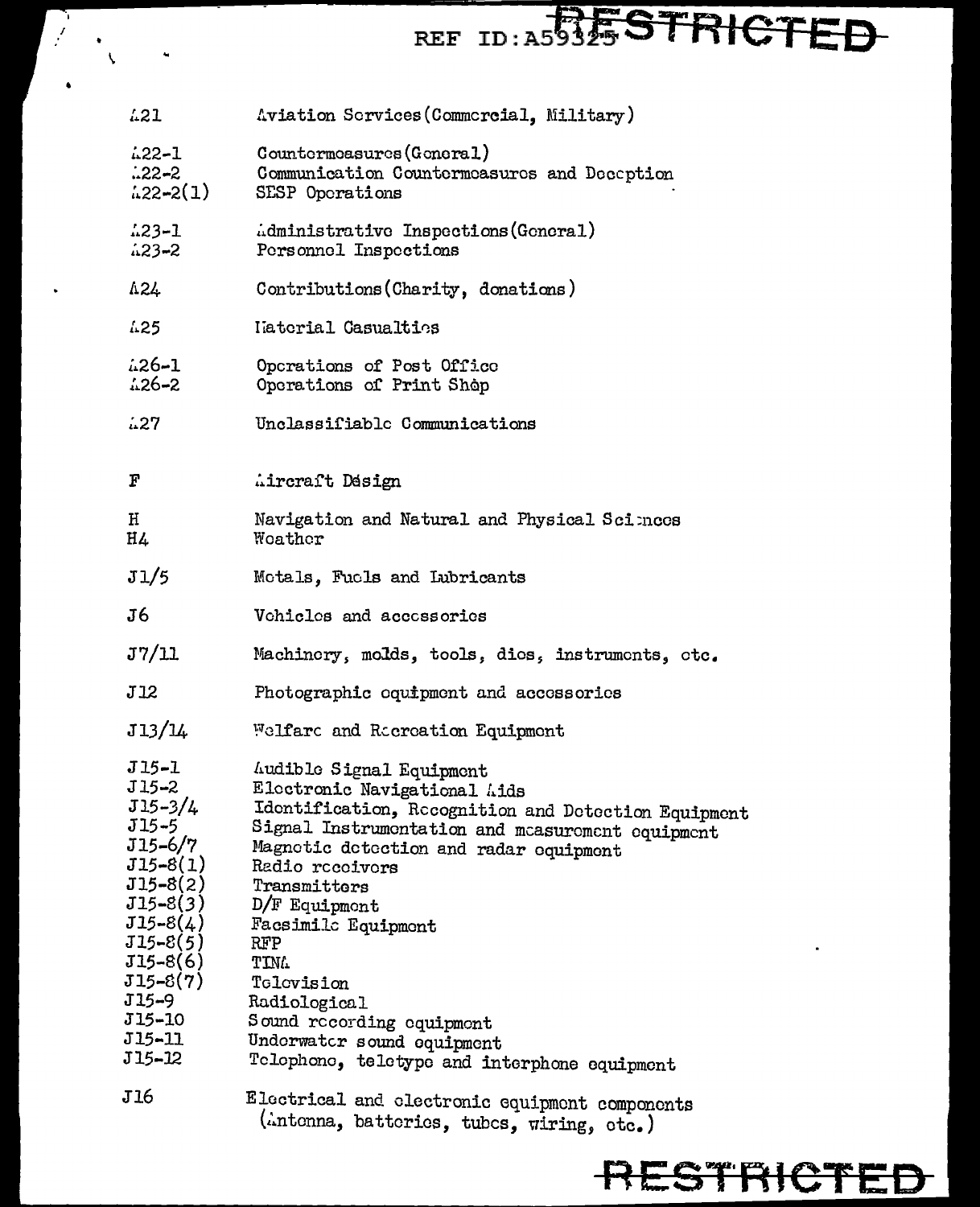|                                                                        | ID:A59325<br>REF                                                                                                                                                               |
|------------------------------------------------------------------------|--------------------------------------------------------------------------------------------------------------------------------------------------------------------------------|
|                                                                        | RESTRICTED                                                                                                                                                                     |
|                                                                        |                                                                                                                                                                                |
| J17/20                                                                 | Building, Plumbing, Sanitation and Preservative<br>Equipment and compounds                                                                                                     |
| <b>J21</b>                                                             | Furnishings                                                                                                                                                                    |
| $J22 - 1$<br>$J22 - 1(1)$<br>$J22 - 1(2)$<br>$J22 - 1(3)$<br>$J22 - 2$ | Office machines<br>Coding and docoding machines<br>Coding and decoding machines-Failure reports<br>Coding and decoding machines-Requisition for spare parts<br>Offico supplies |
| J23/26                                                                 | Cordage, Mooring aids, Provisions and clothing                                                                                                                                 |
| <b>J27</b>                                                             | Flags and ponnants                                                                                                                                                             |
| J28                                                                    | Safety equipment and devices                                                                                                                                                   |
| J29                                                                    | Instruction and Training Equipment<br>(Link trainers, targets, training aids)                                                                                                  |
| J30/32                                                                 | Containers, plants and animals                                                                                                                                                 |
| $LI-1$<br>$L1 - 1/51$<br>$L1 - 1/52$<br>$LI - 1/53$<br>$L1-2$          | Appropriations (General)<br>$FY - 51$<br>$FY - 52$<br>$FY - 53$<br>Allotmonts (Allocation of Funds)                                                                            |
| L2                                                                     | Ships Stores and Commissaries                                                                                                                                                  |
| L <sub>3</sub>                                                         | Moss and Mossing Systems                                                                                                                                                       |
| $L_1 - 1$<br>$I_{4-2}$<br>$L_4 - 3$<br>L4-4                            | Firms and prospective contractors<br>Schedules, proposals, bids and awards<br>Contracts and other orders<br>Other methods of procurement                                       |
| L5                                                                     | Inspection and Tests of Material                                                                                                                                               |
| L6                                                                     | Payments-contractual and Public                                                                                                                                                |
| L7                                                                     | Resources and Facilitics                                                                                                                                                       |
| $L8-1$<br>$L8-2$<br>$L8-3$<br>I8-4<br>L8-5<br>L8-6<br>$L8-7$           | Supply systems<br>Requisitions<br>Allowance and Allowance Lists<br>Specifications<br>Disposition<br>Custody<br>Standard Stock and non-standard stock                           |
| $L8 - 8/11$                                                            | Reserve, special, P., NSA, material and<br>Classification of material                                                                                                          |
| $L8 - 12$                                                              | Spare parts (See J22-1(3) for spare parts for coding machines)                                                                                                                 |
| L9                                                                     | Care and Preservation, Repairs, etc.                                                                                                                                           |

 $\overline{\phantom{a}}$ 



 $\sim$   $\sim$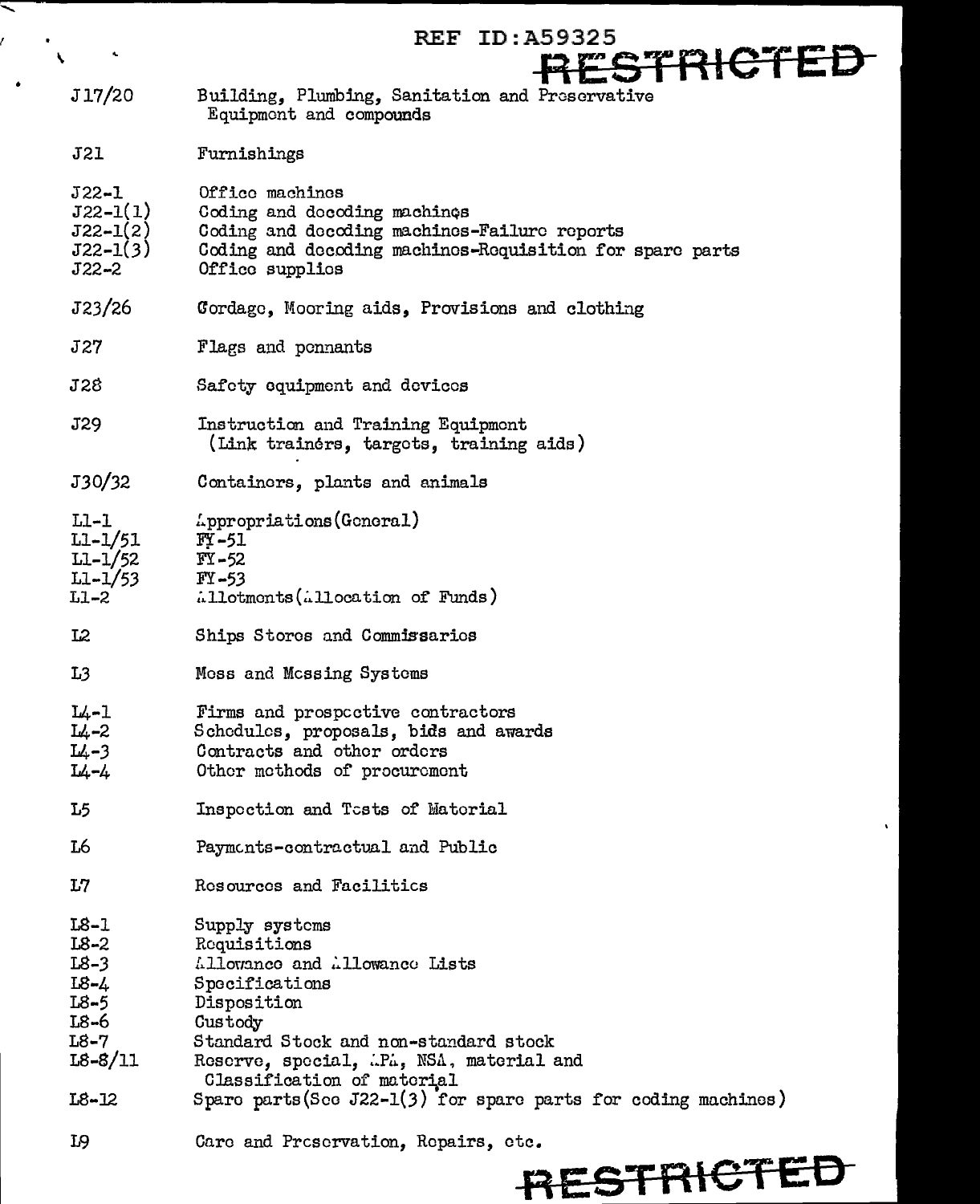|    | ۱,<br>V          | ID: A59125ESTRICTED<br><b>REF</b>                                                                                          |
|----|------------------|----------------------------------------------------------------------------------------------------------------------------|
|    | 19-1             | Char Forco Cleaning schedules                                                                                              |
|    | L10              | Accounting, Cost inspection, etc.                                                                                          |
|    | L11-1            | Loans, aid and transfers between Dopt. of U.S.                                                                             |
|    | L11-2            | Govt., States and Territories<br>Loans, aid and transfers between Dept. of U.S.<br>Govt., and private parties and concerns |
|    | $L11-3$          | Loans, aid and transfors between Dept. of U.S.<br>Govt., and Forcign Govts., concerns and private parties                  |
|    | L12              | Investmints, deposits, and monics                                                                                          |
|    | L13              | Insurance and bonding                                                                                                      |
|    | L14              | Taxation, tarrifs, and assesments                                                                                          |
|    | L15              | Gifts to LFSA                                                                                                              |
|    | L16-1<br>L16-2/6 | Salarics and wages to Civilian Employees<br>Pay and allowances to Military Personnel                                       |
|    | L17              | Shipments (Facilities, rates, preparation, Bill of ladings,<br>delays, damage, diverting, expediting, loss and tracing)    |
|    | <b>L18</b>       | Construction and finishing processes<br>(Items not covered elsewhere)                                                      |
|    | L19              | Porsonal cffects (Household cffects)                                                                                       |
|    | <b>L20</b>       | Travel and transportation of Personnel<br>(Accommodations, mothods, passports, moals, etc.)                                |
|    | M1/11            | Modicine, Surgery and Donistry<br>(Physical examinations and Health records.)                                              |
|    | N1<br>$N1-1$     | Grounds, Boundarics, Survoy of<br>Lands, titles, acquisition and disposition, easoments                                    |
|    | N <sub>2</sub>   | Highways, roads and streets                                                                                                |
|    | N3               | Administrative Bldgs. (Office Spaces)                                                                                      |
| ŧ. | N4               | Personnel Structures                                                                                                       |
|    | N5/10            | Ship, Storage, Spocial purpose, Experiment, Hospital<br>and Aviation Structures                                            |
|    | N11              | Electronic and Communication Structures                                                                                    |
|    | N12/18           | Defense, Transportation, Waterfront Structures                                                                             |
|    | N19-1<br>N19-2   | Building specifications<br>Building numbering and marking                                                                  |
|    | N20              | Derricks, elevators, Land cranes<br>RESTRICTE                                                                              |

 $\int\limits_{\mathcal{L}}$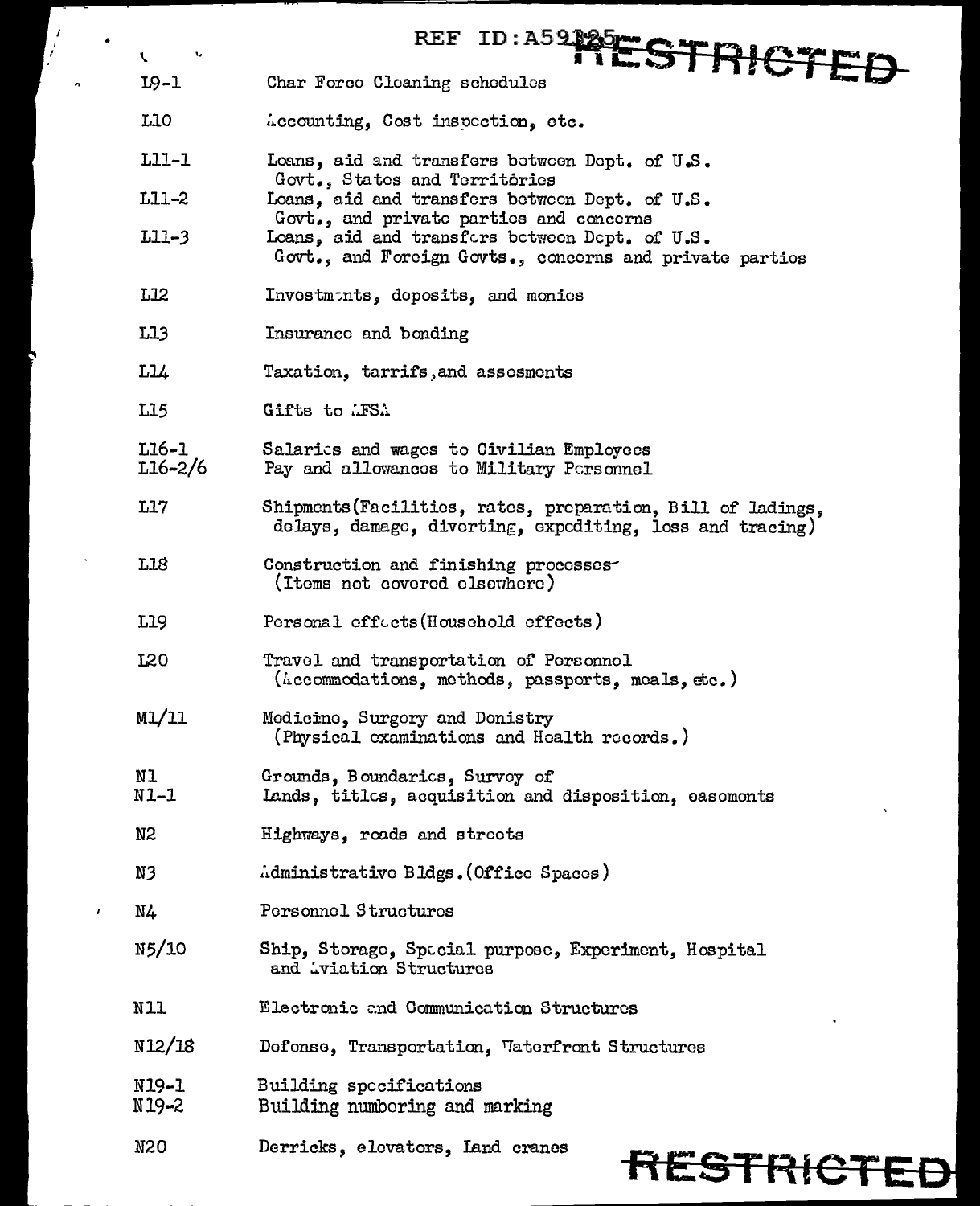| ۰.                                                                                       | ID: ABLESTRICTE<br><b>REF</b>                                                                                                                                                             |
|------------------------------------------------------------------------------------------|-------------------------------------------------------------------------------------------------------------------------------------------------------------------------------------------|
| N21                                                                                      | Heavy construction equipment                                                                                                                                                              |
| N22                                                                                      | Drodging                                                                                                                                                                                  |
| N23                                                                                      | Power generating equipment and structures                                                                                                                                                 |
| N24                                                                                      | Railroad and Railroad equipment                                                                                                                                                           |
| N25/26                                                                                   | "later supply, purification, refrigerating plants;<br>Air conditioning, and general utilities                                                                                             |
| N27                                                                                      | Fire protection                                                                                                                                                                           |
| N28                                                                                      | Communication Systems (ASHORE)                                                                                                                                                            |
| Pl                                                                                       | Porsonnel - Identification                                                                                                                                                                |
| P2                                                                                       | $Pcrsonnc1 - \triangle cocounting$                                                                                                                                                        |
| P <sub>3</sub>                                                                           | Personnel - Classification and designation                                                                                                                                                |
| P6                                                                                       | Death, Casualties and survivors                                                                                                                                                           |
| P7                                                                                       | Domestic rolations                                                                                                                                                                        |
| P8                                                                                       | Industrial and social relations                                                                                                                                                           |
| P <sub>9</sub>                                                                           | Political relations                                                                                                                                                                       |
| <b>P10</b>                                                                               | Ammiscment and recreation                                                                                                                                                                 |
| <b>P11</b>                                                                               | Education, training and Librarics                                                                                                                                                         |
| P12                                                                                      | Religion                                                                                                                                                                                  |
| <b>P13</b>                                                                               | Nisconduct and Discipline                                                                                                                                                                 |
| P14                                                                                      | Entry and ippointment(See LL/P14-1 for $C/S$ appointments)                                                                                                                                |
| <b>P15</b>                                                                               | Commondations; Citations and Medals                                                                                                                                                       |
| P16-1<br>$P16 - 2$<br>$P16 - 3$<br>P16-4/MH<br>$P16 - 4/00$<br>$P16 - 4/LL$<br>$P16 - 5$ | Porsonnel Strength and Distribution<br>War slate<br>Duty and Dotail(General)<br>Duty and Detail(Enlisted)<br>Duty and Dotail (Officer)<br>Duty and Detail(Civilian)<br>Roster of Officers |
| P17                                                                                      | Rank, Procedence and Promotion                                                                                                                                                            |
| P18                                                                                      | .ttondance and .bsence                                                                                                                                                                    |
| P19                                                                                      | Separation and demobilization                                                                                                                                                             |
| P20-1<br>P20-2                                                                           | Mannor of performance<br>Porsonnel records<br><b>FOOT AND RE</b>                                                                                                                          |

 $\bullet$  $\bar{\mathbf{v}}$ 

 $\mathbf{r}$ 

 $\sim$ 

 $\overline{a}$